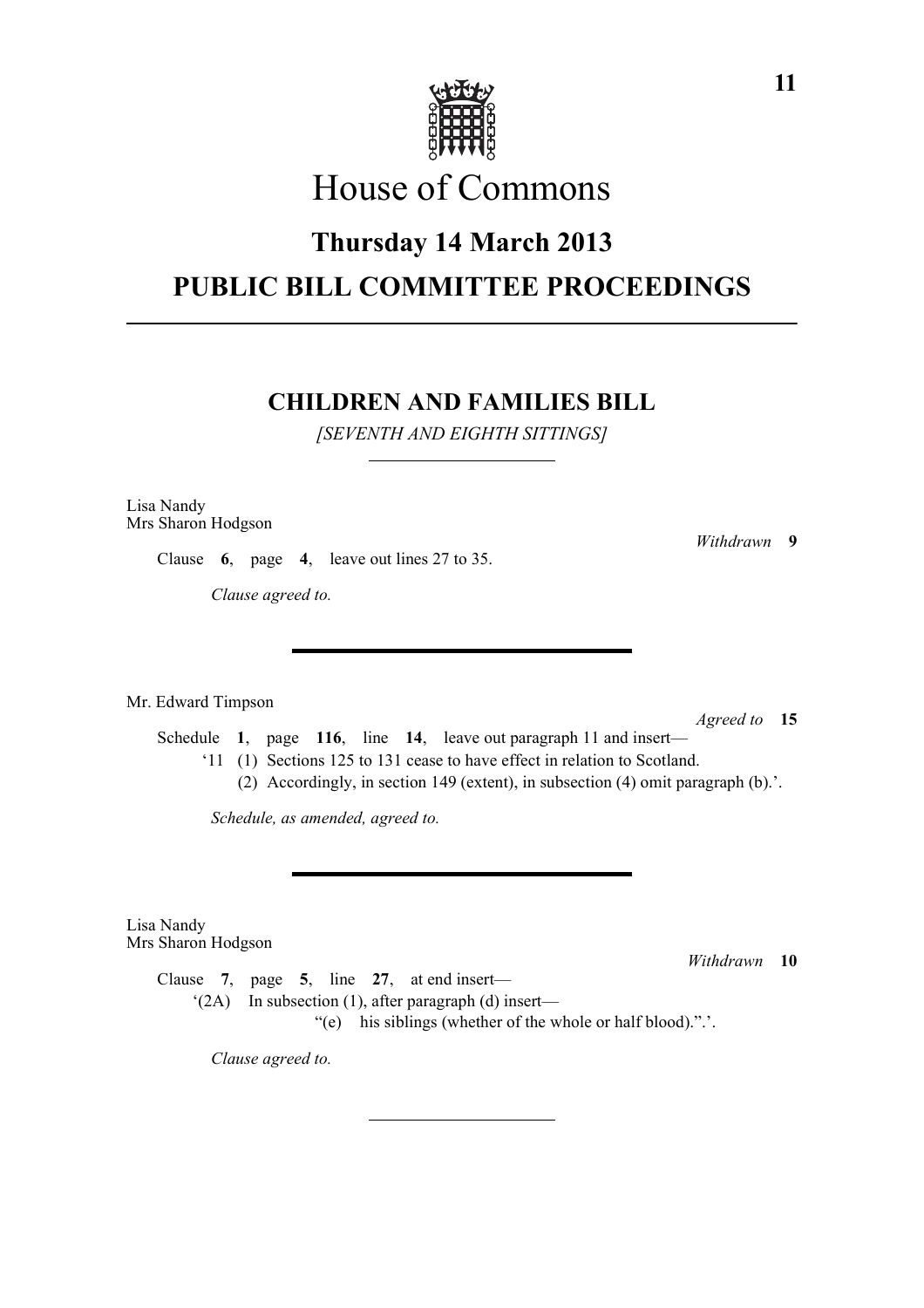| Mr Edward Timpson |                                                                                                                                                                                        |
|-------------------|----------------------------------------------------------------------------------------------------------------------------------------------------------------------------------------|
|                   | Agreed to 16                                                                                                                                                                           |
|                   | Clause $8$ , page $7$ , line $46$ , at end insert—                                                                                                                                     |
| (3A)              | In section 96(3) of that Act (section 95 does not prohibit payment of legal or<br>medical expenses in connection with applications under section 26 etc) after "26"<br>insert ", 51A". |
| (3B)              | In section $1(1)$ of the Family Law Act 1986 (orders which are Part 1 orders) after<br>$\frac{1}{2}$ paragraph (ab) insert—                                                            |
|                   | an order made under section 51A of the Adoption and Children<br>" $(ac)$<br>Act 2002 (post-adoption contact), other than an order varying or<br>revoking such an order;".              |
| (3C)              | In section 2 of that Act (jurisdiction of courts in England and Wales to make Part<br>1 orders: pre-conditions) after subsection (2B) insert—                                          |
|                   | A court in England and Wales shall not have jurisdiction to make an order<br>" $(2C)$<br>under section 51A of the Adoption and Children Act 2002 unless-                               |
|                   | it has jurisdiction under the Council Regulation or the Hague<br>(a)<br>Convention, or                                                                                                 |
|                   | neither the Council Regulation nor the Hague Convention<br>(b)<br>applies but the condition in section 3 of this Act is satisfied."                                                    |
| Mr Edward Timpson |                                                                                                                                                                                        |
|                   | Agreed to 17                                                                                                                                                                           |
|                   | Clause $8$ , page $8$ , line $4$ , at end insert—                                                                                                                                      |
| (5)               | In section $17(4)$ of the Armed Forces Act 1991 (persons to be given notice of<br>application for service family child assessment order) before paragraph (e)<br>insert-               |
|                   | "(db) any person in whose favour an order under section $51\text{A}$ of the                                                                                                            |

- "(db) any person in whose favour an order under section 51A of the Adoption and Children Act 2002 (post-adoption contact) is in force with respect to the child;".
- (6) In section 18(7) of that Act (persons who may apply to vary or discharge a service family child assessment order) before paragraph (e) insert—
	- "(db) any person in whose favour an order under section 51A of the Adoption and Children Act 2002 (post-adoption contact) is in force with respect to the child;".
- (7) In section 20(8) of that Act (persons who are to be allowed reasonable contact with a child subject to a protection order) before paragraph (d) insert—
	- "(cb) any person in whose favour an order under section 51A of the Adoption and Children Act 2002 (post-adoption contact) is in force with respect to the child;".
- (8) In section 22A(7) of that Act (persons who are to be allowed reasonable contact with a child in service police protection) before paragraph (d) insert—
	- "(cb) any person in whose favour an order under section 51A of the Adoption and Children Act 2002 (post-adoption contact) is in force with respect to the child,".'.

*Clause, as amended, agreed to.*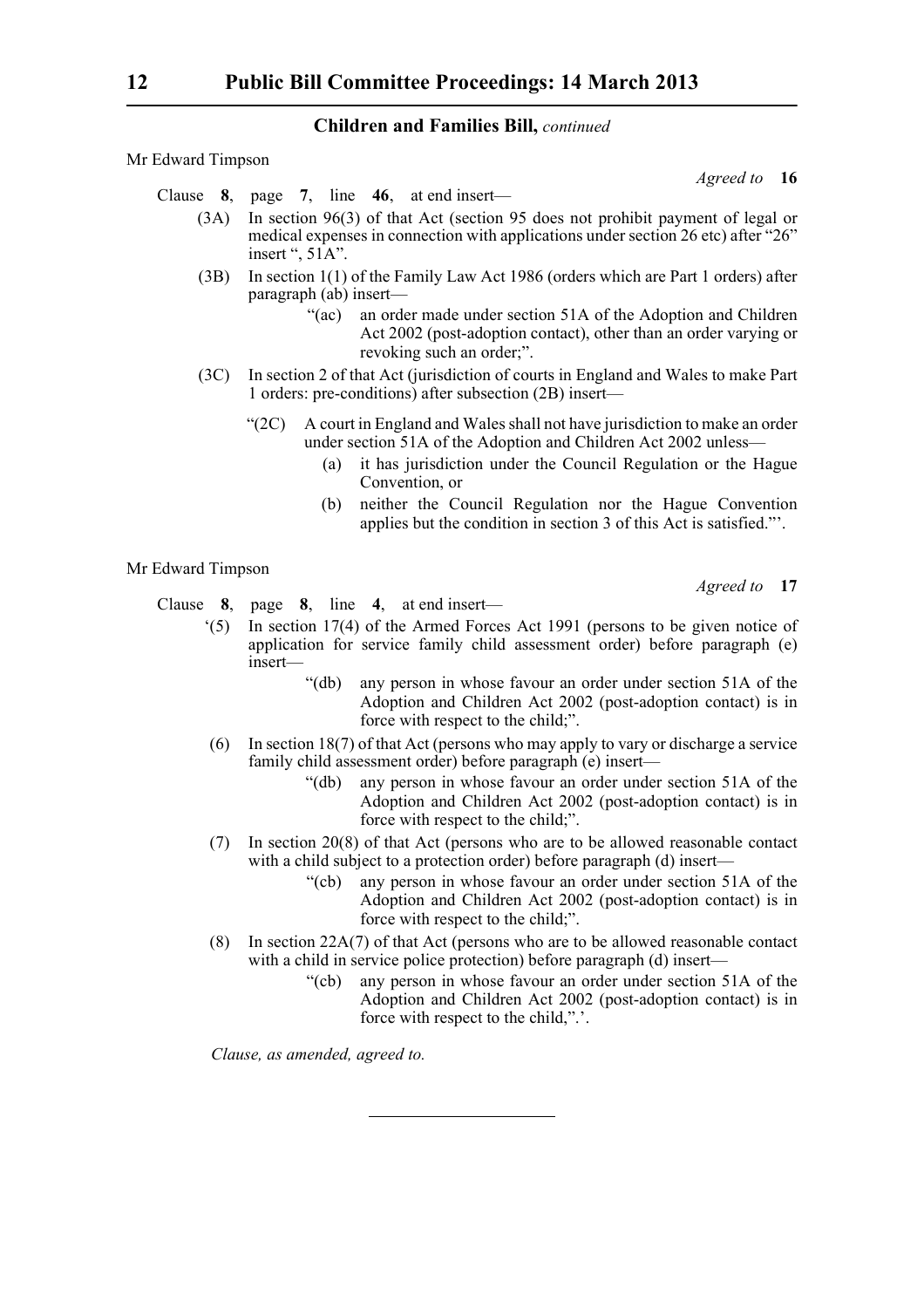| <b>Bill Esterson</b>                                                                                                                                                                                                                     |                                                                                                                                                                                                  |               |  |
|------------------------------------------------------------------------------------------------------------------------------------------------------------------------------------------------------------------------------------------|--------------------------------------------------------------------------------------------------------------------------------------------------------------------------------------------------|---------------|--|
|                                                                                                                                                                                                                                          |                                                                                                                                                                                                  | Withdrawn 2   |  |
|                                                                                                                                                                                                                                          | Clause 9, page 8, line 15, at end add—                                                                                                                                                           |               |  |
| (3D)                                                                                                                                                                                                                                     | A person appointed by a local authority under subsection (3B) shall be<br>responsible for oversight of the way in which pupil premium for children looked<br>after by that authority is spent.'. |               |  |
| Lisa Nandy<br>Mrs Sharon Hodgson                                                                                                                                                                                                         |                                                                                                                                                                                                  |               |  |
|                                                                                                                                                                                                                                          |                                                                                                                                                                                                  | Not called 18 |  |
|                                                                                                                                                                                                                                          | Clause $9$ , page $8$ , line 15, at end add—                                                                                                                                                     |               |  |
| A person appointed by a local authority under subsection (3B) is reponsible for<br>(3D)<br>promoting the educational attainment of children in all schools in the local<br>authority area receiving public funding, including Academies. |                                                                                                                                                                                                  |               |  |

(3E) A person appointed by a local authority under subsection (3B) has responsibility for allocating the pupil premium for the education of looked after children paid to the local authority pursuant to section 14 of the Education Act 2002.'.

*Clause agreed to.*

Lisa Nandy Sharon Hodgson

*Withdrawn* **19**

Clause **10**, page **8**, line **20**, at end insert 'unless in the view of the court it is unreasonable to do so'.

Lisa Nandy Sharon Hodgson

> *Withdrawn* **20** Clause **10**, page **8**, line **34**, at end insert '"approved mediator" means a mediator who satisfies such training and quality assurance standards as the Lord Chancellor may by regulations specify;'.

Lisa Nandy Sharon Hodgson

*Not called* **21** Clause **10**, page **8**, line **36**, after 'held', insert 'with an approved mediator'.

*Clause agreed to.*

Lisa Nandy Sharon Hodgson

*Withdrawn* **23**

- Clause **11**, page **9**, line **17**, at end insert—
	- '(2B) "Involvement" means any kind of direct or indirect involvement that promotes the welfare of the child, but shall not be taken to mean any particular division of a child's time.'.

*Not called* **18**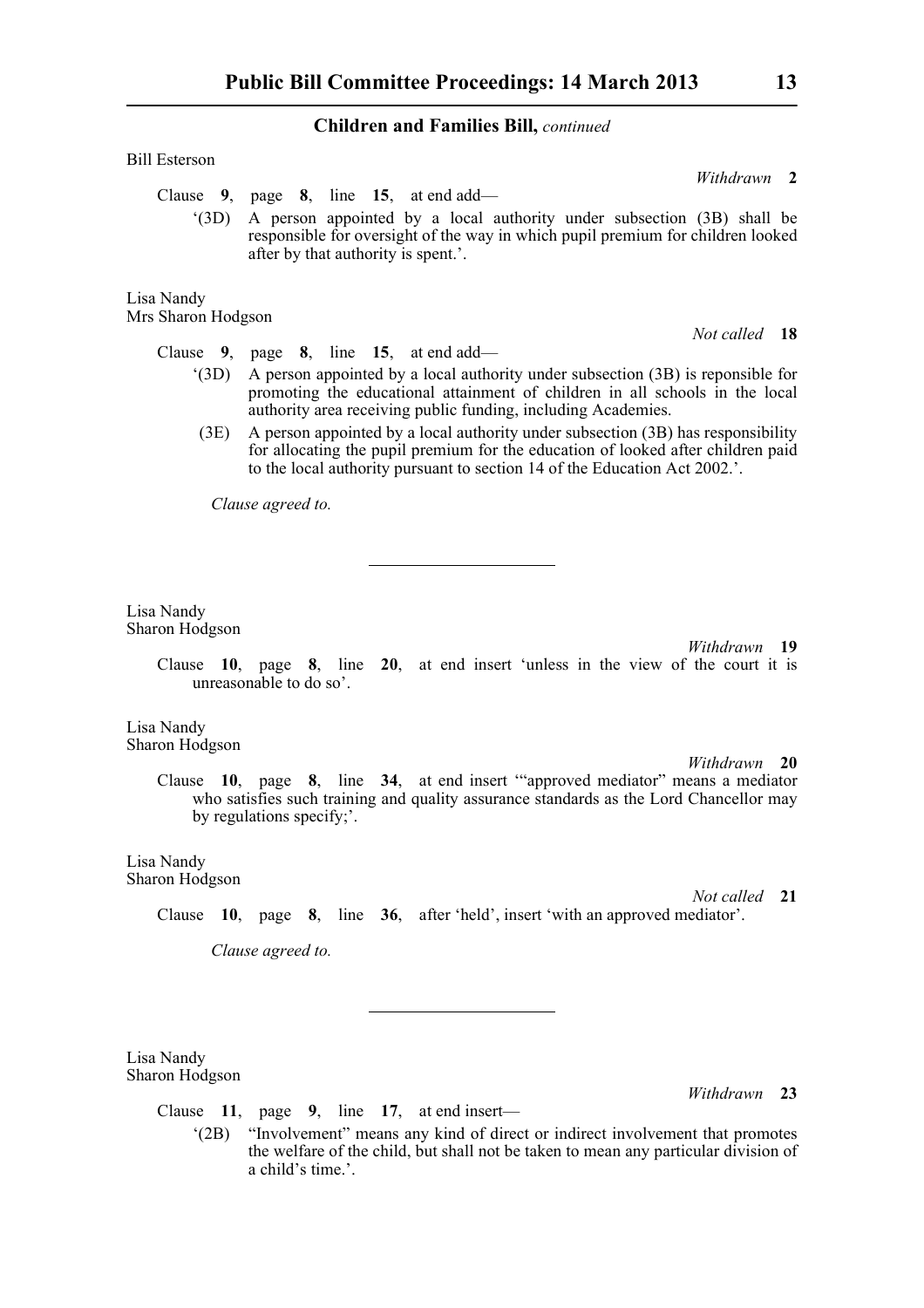| Lisa Nandy<br>Sharon Hodgson                                                                                                                                                                                                                                                                                        |                 |    |
|---------------------------------------------------------------------------------------------------------------------------------------------------------------------------------------------------------------------------------------------------------------------------------------------------------------------|-----------------|----|
| Page 9, line 11, leave out Clause 11.                                                                                                                                                                                                                                                                               | Not selected 22 |    |
| Clause agreed to.                                                                                                                                                                                                                                                                                                   |                 |    |
| Lisa Nandy<br>Sharon Hodgson                                                                                                                                                                                                                                                                                        |                 |    |
| Clause<br>page 9, leave out lines 38 to 41, and insert—<br>12,<br>with whom a child is to-<br>(a)<br>(i)<br>live,<br>spend time, or<br>(ii)<br>otherwise have contact; and<br>(iii)<br>when, with any person, a child is to-<br>(b)<br>(i)<br>live,<br>spend time, or<br>(ii)<br>otherwise have contact.'.<br>(iii) | Withdrawn       | 24 |
| Lisa Nandy<br>Sharon Hodgson                                                                                                                                                                                                                                                                                        |                 |    |
| Clause $12$ , page 9, line $42$ , at end add—                                                                                                                                                                                                                                                                       | Not called 25   |    |
| "(5) "Rights of custody" under the Hague Convention are determined by an order<br>made under subsection $(3)(a)(i)$ .                                                                                                                                                                                               |                 |    |
| Clause agreed to.                                                                                                                                                                                                                                                                                                   |                 |    |
| Schedule 2 agreed to.                                                                                                                                                                                                                                                                                               |                 |    |

Lisa Nandy Sharon Hodgson

*Withdrawn* **26**

Clause **13**, page **10**, line **14**, leave out subsection (5).